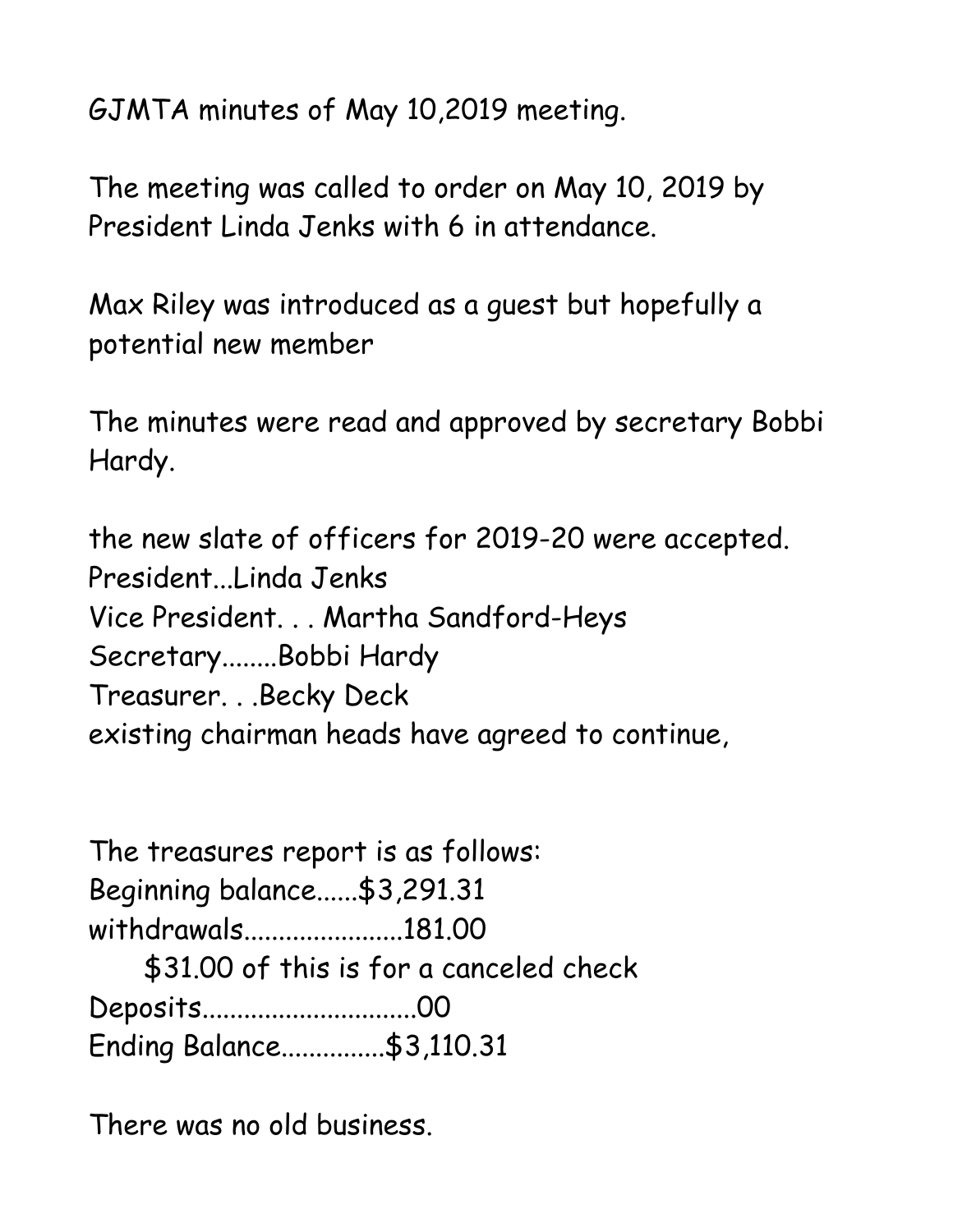New Business:

It was determined we need a social assistant for Linda Jenks to help set up and organize the two performance lunches we host each year.That volunteer will be determined at our next meeting in the fall.

Martha volunteered to produce a membership booklet with member information to increase the ease for member contacts.

As vice president, Martha ask for suggestions for programs next year. She intends to keep the member performance each month which we initiated this year.

Ideas to be considered were: Studio Policy Ideas Hand care and exercise by Marsha Waugh.

It was announced that Amber Berry was considering a summer activity addressing Studio Policies.

We all expressed a great desire to share a time with Mary Leah when we learn if her health can tolerate the gathering and musical exchange. We have to let circumstances dictate the time and place for such event.

A visitor to our last meeting expressed her delight at the